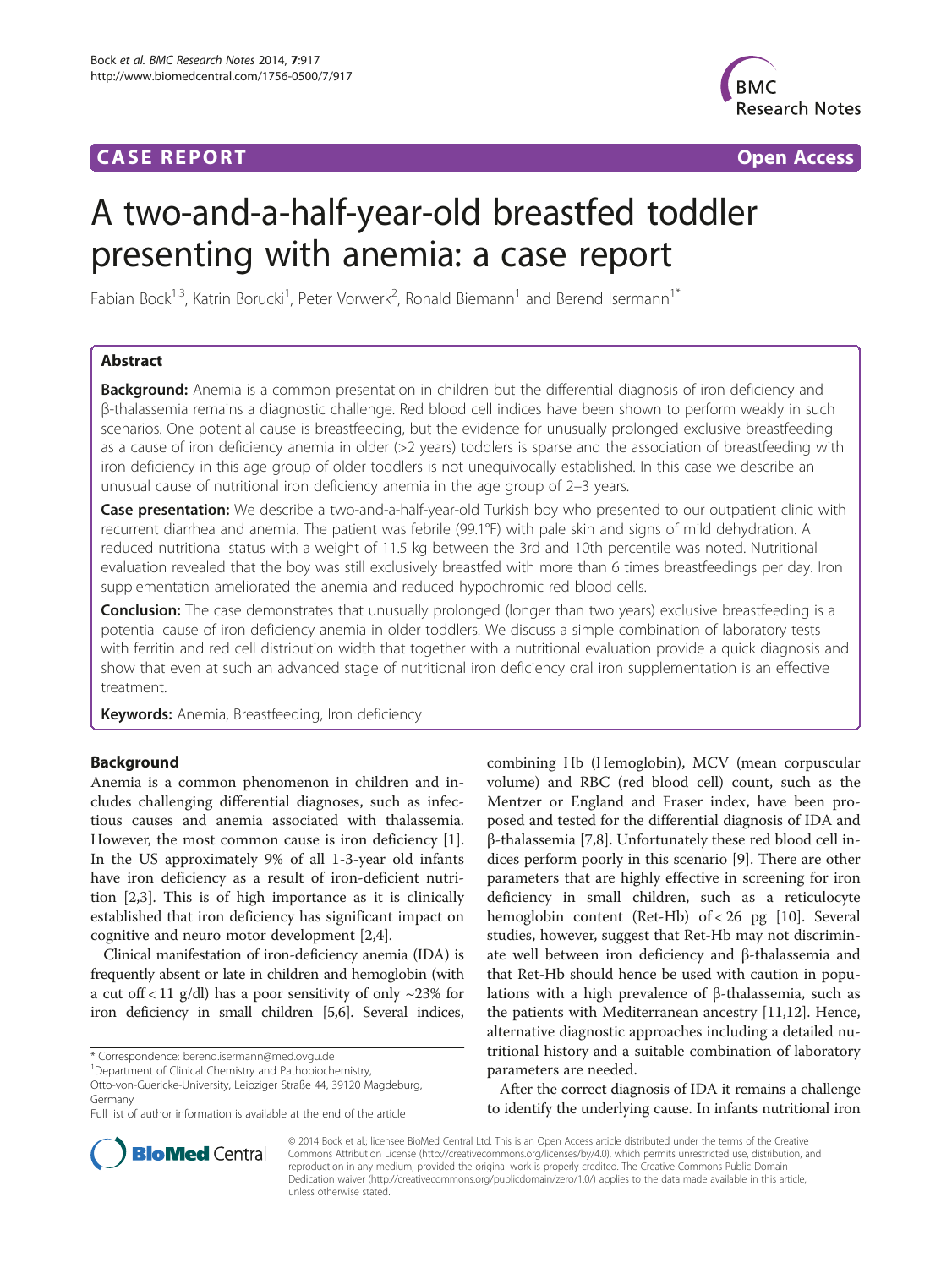deficiency, e.g. due to prolonged (>6 months) breastfeeding, is frequent. Prolonged exclusive breastfeeding (EBF) has been associated with IDA at 9 months of age and for low birth weight infants at 6 months of age [[13,14\]](#page-4-0). Accordingly, the current American Academy for Pediatrics (AAP) guidelines state that exclusively breastfed term infants should receive iron supplementation starting at 4 months of age [[2\]](#page-4-0). However, the clinical consequences of exclusive breastfeeding are not unequivocally established. A recent analysis has shown a non-significant trend for the correlation of breastfeeding time and IDA and contradicting data exists showing no effect of prolonged EBF on iron status at 24 months of age [\[15,16\]](#page-4-0). In addition, the WHO (World Health Organization) recommends exclusive breastfeeding for 6 months but states that breastfeeding may be continued for up to two years and beyond if complementary food is provided. In infants with prolonged EBF, iron supplementation significantly improved iron stores and prevented IDA at 9 months of age [[17](#page-4-0)-[19\]](#page-4-0). However, the effects in these studies were often temporary and – not unexpected – in cohorts where IDA prevalence was already low no effect of iron supplementation was observed at 9 months [\[17,19](#page-4-0)]. Hence, whether, when and to which extend iron ought to be supplemented in these cases remains ill-defined and IDA secondary to prolonged EBF in older toddlers (>2 years) requires further evaluation. The current report discusses these issues in a case of an older toddler with unusually prolonged breastfeeding presenting with anemia.

## Case presentation

We describe a 2.5 year old Turkish boy who presented to our outpatient clinic with recurrent diarrhea for the last 3 weeks following a family vacation. Diarrhea had a frequency of 10 per day and was accompanied by vomiting. The patient was mildly febrile (99.1°F) with pale skin and signs of mild dehydration with reduced skin turgor but quick recapillarization. Furthermore, a reduced nutritional status with a weight of 11.5 kg between the 3rd and 10th percentile and carious dentition were apparent. No other maladies, allergies, or use of medication were reported. Laboratory analysis revealed moderate-to-severe anemia: decreased Hb with 7.1 g/dl (10.8-12.7), MCV of 48 fl (73–101), MCH (mean corpuscular hemoglobin) of 0.71 fmol.(1.40-2.00), increased RBC count of  $6.19 \times 10^6$ cells/ $\mu$ l (3.70-5.30) and increased red cell distribution width (RDW) of 20.3% (11.5-14.5), thrombocytosis of 754,000 cells/µl (140–360) and increased reticulocyte count of  $316 \times 10^9$  cells/l (68–108) with reduced reticulocyte hemoglobin of 1.04 fmol (1.74-2.17) (Table 1). An increase of hypochromic RBCs (90%; Figure [1a](#page-2-0)), low values for serum-iron of 2 μM (5.7-18.6) and ferritin of 2 ng/ml (6–67) but normal CRP (C-reactive protein) (0.9 mg/l;  $\langle 5 \rangle$ , bilirubin (2.8  $\mu$ M;  $\langle 32 \rangle$  and haptoglobin

| Table 1 Selected laboratory test results of the patient at |  |
|------------------------------------------------------------|--|
| the time of initial presentation                           |  |

| Parameter (Unit)                             | Value          | Reference range |
|----------------------------------------------|----------------|-----------------|
| Hemoglobin (g/l)                             | 7.1            | 10.8-12.7       |
| MCV (f)                                      | 48             | 73-101          |
| MCH (fmol)                                   | 0.71           | 1.40-2.00       |
| RBC count (10 <sup>6</sup> cells/ul)         | 6.19           | 3.70-5.30       |
| WBC count (cells/nl)                         | 7.6            | $5.0 - 12.0$    |
| Platelets $(10^3 \text{ cells/}\mu\text{I})$ | 754            | 140-360         |
| Reticulocyte count (10 <sup>9</sup> cells/l) | 316            | 68-108          |
| Retikulocyte hemoglobin (fmol)               | 1.04           | 1.74-2.17       |
| Hypochromic RBCs (%)                         | 90             | $<$ 5           |
| Ferritin (ng/ml)                             | $\overline{2}$ | $6 - 67$        |
| <b>RDW</b> (%)                               | 20.3           | 11.5-14.5       |
| $CRP$ (mg/l)                                 | 0.9            | $<$ 5           |
| Iron $(\mu M)$                               | 2.0            | $5.7 - 18.6$    |
| Transferrin (g/l)                            | 2.86           | $2.0 - 3.6$     |
| Transferrin-Saturation (%)                   | 2.8            | $7 - 44$        |
| Haptoglobin (g/l)                            | 1.96           | $0.30 - 2.00$   |
| Bilirubin (µM)                               | 2.8            | $32$            |

(1.96 g/l; 0.30-2.00) were detected (Table 1). Fecal occult blood test was negative and no pathogenic protozoa, helminthes, shigella, yersinia, adeno-, noro-, rota-, astroviruses were found in coproculture. The initially suspected diagnosis of thalassemia was ruled out by a normal hemoglobin electrophoresis with 96.6% HbA1 (>96.3), 2.7% HbA2 ( $<3.2$ ) and 0.4% HbF ( $<0.5$ ). According to the information provided by the parents the patient's sole source of nutrition was breast milk with a frequency of more than 6 breastfeds a day. While we cannot entirely rule out that the boy may have had solid supplements every now and then, potentially from other sources, it was evident from the history that the boy did not receive any food supplements on a regular basis. Given the nutritional status and the absence of enhanced hemolysis parameters the hypochromic microcytic anemia was attributed to nutritional iron deficiency. The parents were educated about the risks of under- and malnutrition, about the importance of a healthy diet, taking the current WHO recommendations into account [[20](#page-4-0)] and about reducing the number of breastfeeds. Upon follow up visit the parents reported that the diet had been adopted accordingly. In addition, oral iron substitution was initiated. The Hb ameliorated (10.15 g/dl), hypochromic RBCs decreased to 15.7% and ferritin normalized (20.9 ng/ml) 2 months after discharge (Figure [1b](#page-2-0)).

## **Discussion**

The differential diagnosis of iron deficiency anemia (IDA) and anemia associated with thalassemia remains a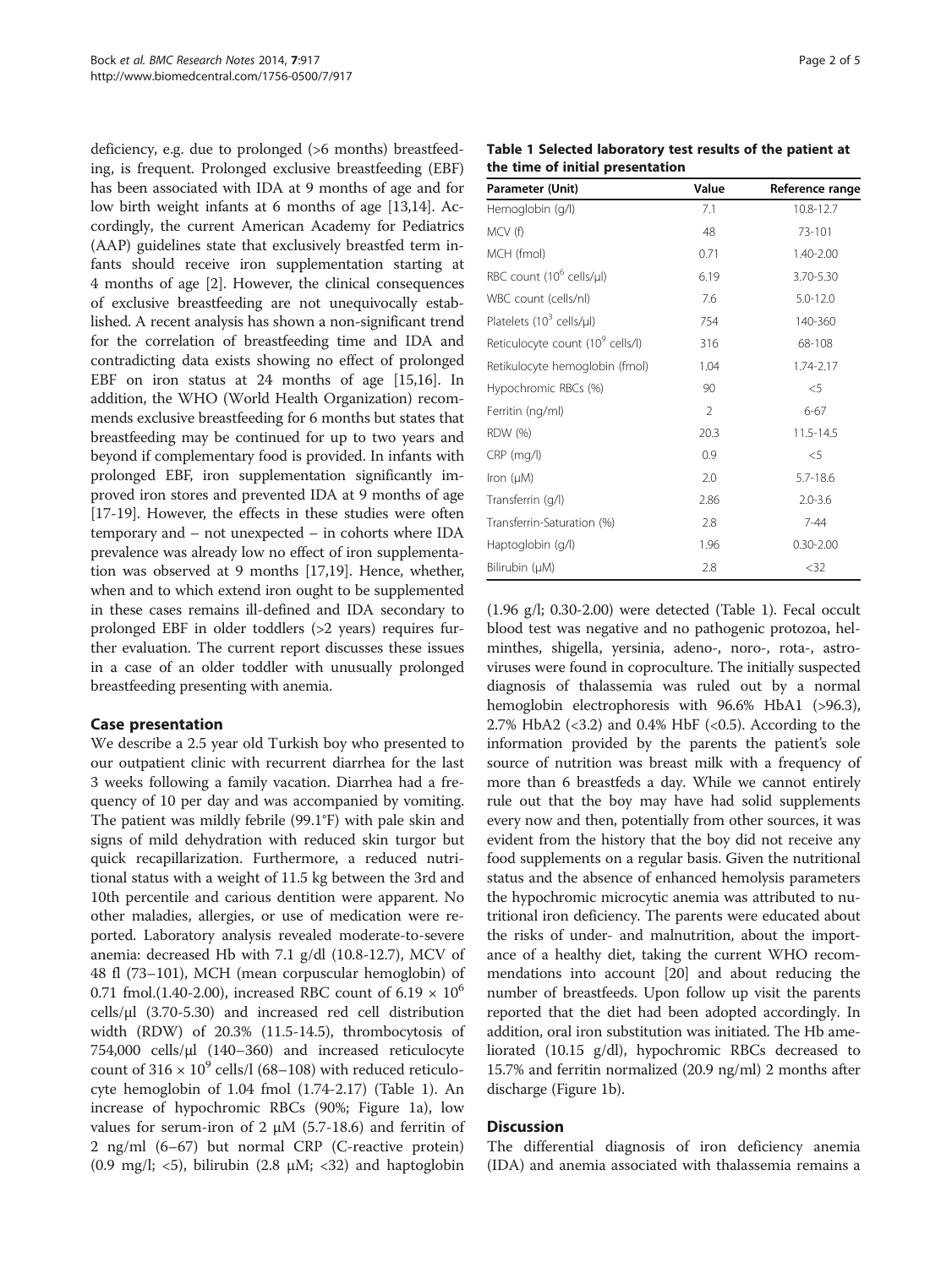<span id="page-2-0"></span>

challenge as RBC indices perform weakly in these scenarios [[9\]](#page-4-0). Ferritin is a helpful parameter to distinguish IDA from thalassemia in patients with microcytic anemia [[21](#page-4-0)-[23\]](#page-4-0). Since ferritin does not always accurately reflect the iron stores (e.g. in acute infection) other parameters need to be considered. Parameters potentially to be used together with ferritin for the diagnosis of iron deficiency are the transferring saturation (using a cut-off of < 10%) and erythrocyte protoporphyrin (cut off > 1.42 μM) [[6\]](#page-4-0). However, these parameters have limitations, too. Firstly, the transferrin saturation (cut off < 10%) has at best a sensitivity and specificity for iron deficiency similar to that of ferritin (cut off < 12 ng/ml) and hence does not provide an advantage [[22,24,25\]](#page-4-0). Indeed, a reduction of the transferrin saturation has been proposed to be indicative of iron deficiency only in conjunction with manifest anemia [\[26](#page-4-0)]. Secondly, determining the transferrin saturation requires laboratory analyses of two parameters (iron and transferrin) and is hence more expensive. Lastly, erythrocyte protoporhyrin may be a sensitive indicator of iron deficiency but rates of erythropoiesis vary among children and it is also elevated in βthalassemia questioning its usefulness in the differential diagnosis in our case [\[27](#page-4-0)].

The combination of ferritin with the RDW may be a suitable approach for diagnosing IDA in young children [[22\]](#page-4-0). In fact, the adult-derived cut-off value for the RDW of > 13.9% has recently been shown to be suitable when screening for iron deficiency in young children [\[28](#page-4-0)]. An increased RDW may even become apparent before manifestation of the anemia (defined as a drop of hemoglobin) itself [[29\]](#page-4-0). The major limitation of the RDW, if used by itself, is the low specificity of 50-60% [\[25,30\]](#page-4-0). It has been proposed to combine the RDW with the MCV (using a cut-off <70 fl) to increase the positive predictive value. However, the MCV (cut-off <70 fl) has likewise a low specificity (53.8%) [\[25](#page-4-0)] and hence combining the RDW with the MCV remains problematic if diagnosing IDA. Ferritin (cut off  $<$ 10 ng/ml), on the other hand, has a specificity close to 100% for IDA or iron deficiency [[22,25\]](#page-4-0). Hence, we propose that in the case of suspected nutritional iron deficiency a simple laboratory algorithm may be used, combining RDW (cut-off >13.9%) as a sensitive marker and ferritin (cut-off <6 ng/ml) as a marker with high specificity for depleted iron stores.

We acknowledge, however, that this approach also has limitations. In particular, ferritin, being an acute phase protein, may be increased to normal values despite irondeficiency in the presence of inflammation [\[31\]](#page-4-0). Thus, if an infection is clinically suspected, as in the current case, it is required to rule out inflammation using markers like CRP.

In the presented case hemolysis parameters (haptoglobin and bilirubin) were normal and hence a combined anemia (hemolytic and IDA) was ruled out. A possible cause for IDA in small children is prolonged exclusive breastfeeding (EBF) for longer than 6 or 12 months of age [[13\]](#page-4-0). Iron deficiency does not usually become apparent in breastfed infants during the first 6 months as full term infants have sufficient iron stores [[32](#page-4-0)]. However, breast milk is low in iron, and the iron concentration of breast milk declines during the course of lactation [[33,34](#page-4-0)]. Hence, to prevent iron deficiency during infancy it is recommended to supplement bio-available iron via complementary food starting at age 4–6 months [[2\]](#page-4-0). In the presented case prolonged EBF (>2 years) led to symptomatic IDA. Therefore, despite the contradicting data that mainly considered prolonged EBF associated IDA at earlier time points (6, 9 or 12 months) this case outlines the importance of considering prolonged EBF associated IDA even in older toddlers [[13,14](#page-4-0)]. Current guidelines addressing the time to terminate EBF, when to commence iron supplementation, and how to screen for IDA in infants and small children need to consider such rare cases of unusually prolonged EBF as well. So even though a recent analysis showed an increased risk for iron deficiency of 4.8% for each month of breastfeeding no significant correlation could be found between total breastfeeding time and iron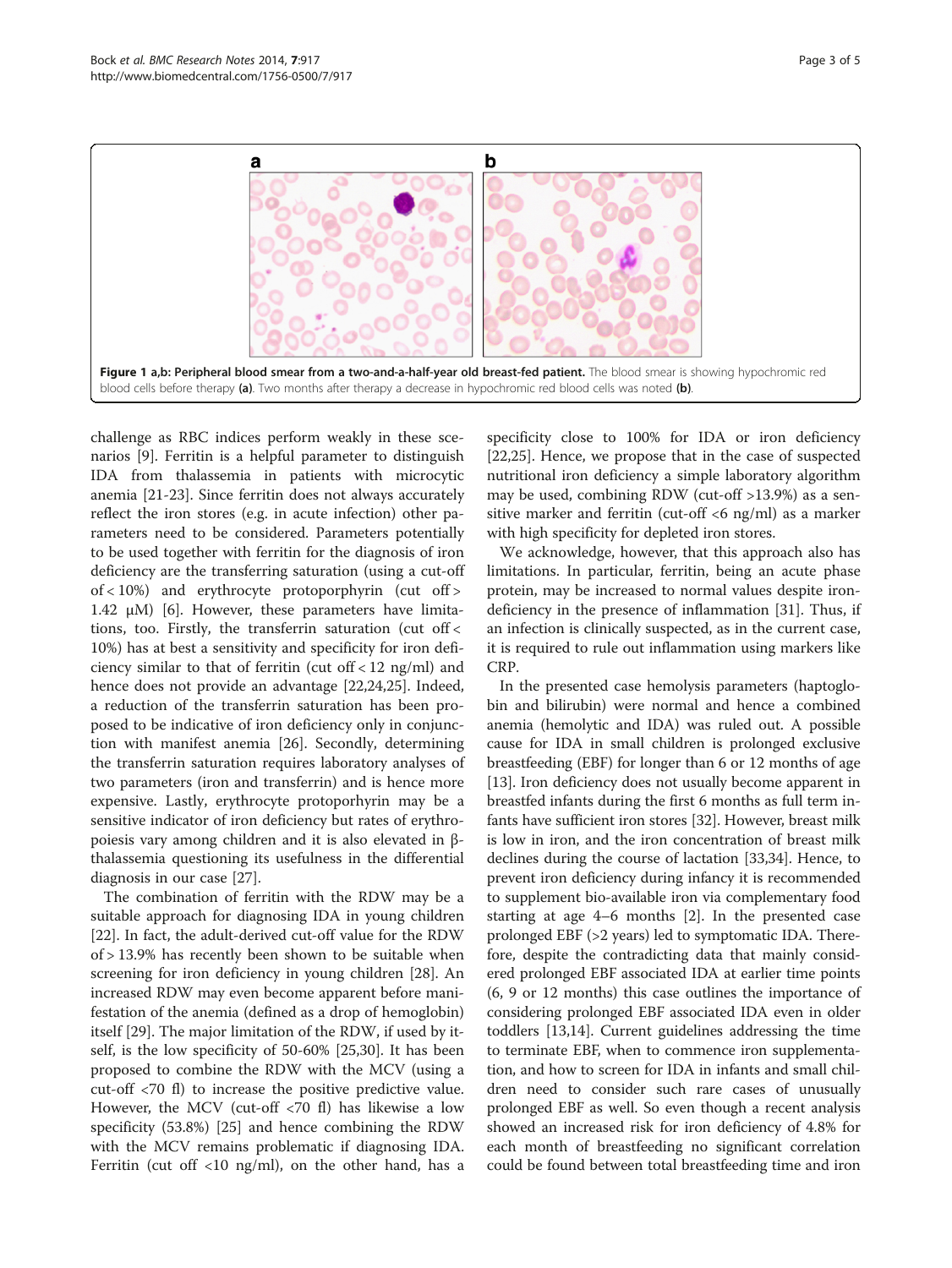deficiency anemia [\[15\]](#page-4-0). The main variable analyzed in the study by Maguire et al. was "total breastfeeding duration". This, however, combined children with exclusive and non-exclusive breastfeeding and hence the degree and impact of food supplementation remains unaddressed [\[15](#page-4-0)]. Also, the analysis found a stronger (but not significant) association between total breastfeeding duration and serum ferritin in children aged <2 years compared to >2 years at follow-up [\[15\]](#page-4-0). The crucial question, especially in respect to our case, is whether this is due to the higher proportion of food-supplemented children in the >2 years group. Hence, studies addressing specifically the aspect of exclusive breastfeeding are still lacking.

Furthermore iron supplementation for EBF showed no preventive effect on IDA at 9 months in some cohorts, emphasizing the need for evidence of a causative relationship of EBF and iron deficiency anemia [[19\]](#page-4-0). Recent data revealed that more than (or equal to) 6 breastfeeds per day are associated with insufficient iron intake at 8 months, even if solid supplements are introduced at 6 months of age (41.5% with an iron intake <4.2 mg in the  $\geq 6$  breastfeeds/d group) [[35\]](#page-4-0). Our report, adding a case of a 2.5 year old toddler to the literature, indicates that the same holds true for this age group.

The current case suggests for older toddlers a causative link between prolonged EBF and IDA. Iron supplementation was an effective intervention in this case to resolve IDA. Even after such prolonged time of nutritional deficiency, iron supplementation effectively resolved the anemia. At first sight this contradicts recent reports that demonstrated no difference of the effect of iron supplementation on anemia in exclusively breastfed cohorts compared to placebo treated controls [\[19](#page-4-0)]. However, it is important to note that in that report iron was supplemented at 4 months of age suggesting that iron is not able to influence hemoglobin synthesis at all stages. There are reports that demonstrated a benefit of iron supplementation, even though the benefit was not sustained [\[17\]](#page-4-0). This case shows the therapeutic efficacy of iron supplementation in advanced EBF associated IDA, prompting to raise further discussions on when and how iron supplementation with prolonged breastfeeding should be performed.

Additionally, the current case demonstrates the importance of evaluating the basic nutritional status, that includes anthropometric indicators, dietary information, medical history, behaviors around food consumption, biochemical and clinical indicators (physical signs) and history of medical conditions that potentially affect nourishment [[36](#page-4-0)]. The nutritional assessment may identify some of the established risk factors for iron deficiency anemia such as low birth weight, high cow's-milk intake, low intake of iron-rich complementary foods, low socioeconomic status, and immigrant status [[37](#page-4-0)]. Similarly, we noted the carious dentition during the physical examination, which has recently been reported to be strongly associated with anemia [\[38\]](#page-4-0). Thus, a detailed history and thorough physical examination will provide important hints to diagnosing IDA. Together with the simple but highly indicative combination of low ferritin and increased RDW this enables the quick diagnosis of iron deficiency in infants. A quick and correct diagnosis is important in such cases to prevent further developmental impairment.

## Conclusion

The case demonstrates that unusually prolonged EBF even in older toddlers (>2 years) is a potential cause of IDA. Breastfeeding dependent IDA has recently largely been considered and associated with EBF at 6 or 12 months. Hence, the diagnosis of iron deficiency anemia secondary to unusually prolonged breastfeeding has to be taken into consideration in toddlers, in particular considering the increasingly heterogeneous cultural background of patients. As RBC indices perform weakly in discriminating iron deficiency from thalassemia, we propose a simple combination of ferritin and RDW which in this case enabled a quick diagnosis. An acute infection may be ruled out by CRP. Oral iron supplementation was, even after such prolonged nutritional iron deficiency an effective intervention. Parental counseling on infant feeding practices according to current WHO recommendations [[20](#page-4-0)] and about the risks associated with prolonged breastfeeding are crucial.

#### Consent

Written informed consent was obtained from the patient's legal guardian(s) for publication of this case report and any accompanying images. A copy of the written consent is available for review by the Editor-in-Chief of this journal.

#### Abbreviations

AAP: American Academy of Pediatrics; CRP: C-reactive protein; EBF: Exclusive breastfeeding; Hb: Hemoglobin; IDA: Iron deficiency anemia; MCV: Mean corpuscular volume; MCH: Mean corpuscular hemoglobin; RBC: Red blood cells; RDW: Red blood cell distribution width; WHO: World Health Organization.

#### Competing interests

The authors declare that they have no competing interests.

#### Authors' contributions

BI and FB reviewed the data and wrote the manuscript. KB and PV attended the patient. RB contributed to discussion and reviewed the text. All authors read and approved the final manuscript.

#### Funding

This research received no specific grant from any funding agency in the public, commercial, or not-for-profit sectors.

#### Author details

<sup>1</sup>Department of Clinical Chemistry and Pathobiochemistry, Otto-von-Guericke-University, Leipziger Straße 44, 39120 Magdeburg, Germany. <sup>2</sup>Department of Pediatrics, Otto-von-Guericke-University, Leipziger Straße 44, 39120 Magdeburg, Germany. <sup>3</sup>Department of Internal Medicine I